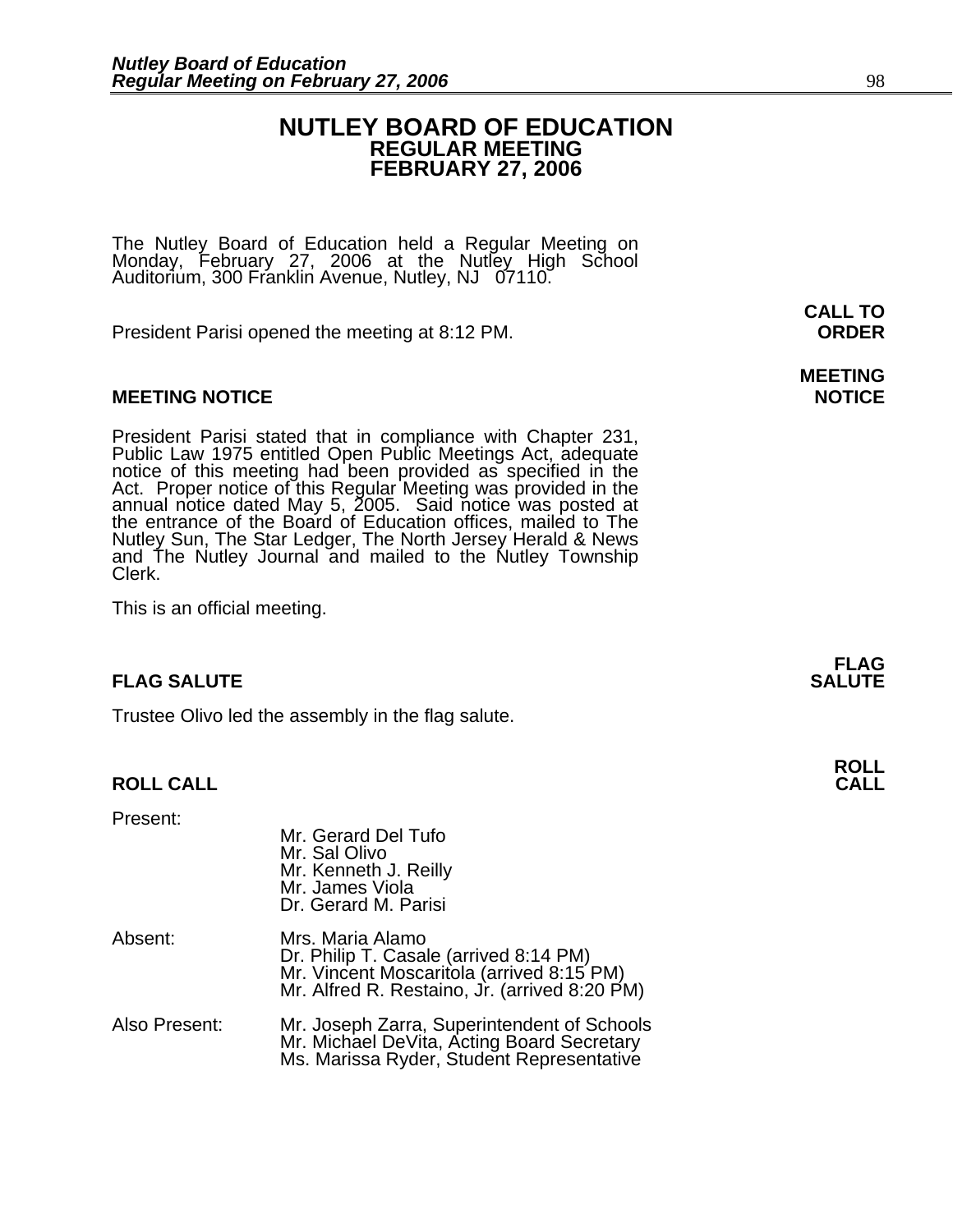Trustee Casale arrived at 8:14 PM.

### **APPROVAL OF MINUTES APPROVE**

BE IT RESOLVED that the Board of Education approves the following minutes:

 February 13, 2006 – Conference/Special Meeting February 13, 2006 – Closed Executive Session January 23, 2006 - Regular Meeting January 23, 2006 - Conference Meeting<br>January 23, 2006 - Closed Executive Session

Trustee Olivo moved, Trustee Viola seconded, and the Board approved by voice vote a motion to approve the minutes.

Trustee Moscaritola arrived at 8:15 PM.

#### **CORRESPONDENCE CORRESPONDENCE**

None

Trustee Restaino arrived at 8:20 PM.

#### **SUPERINTENDENT'S REPORT SUPT'S REPORT A**

Superintendent Zarra welcomed everyone in attendance and announced that special awards would be presented to students for both academic and athletic achievements. He then introduced Nutley High School Principal Mr. Catrambone. Mr. introduced Nutley High School Principal Mr. Catrambone. Mr. Catrambone proceeded to introduce Vice Principal and Guidance Director Mrs. Starace, Athletic Director Mr. Frannicola and several coaches who announced the recipients of the academic and athletic awards as stated on Schedule A, which is appended to these minutes.

Superintendent Zarra and Board President Parisi congratulated all the recipients and their parents for their wonderful accomplishments.

#### **RECESS MEETING RECESS**

At 8:55 PM upon the suggestion of President Parisi, Trustee Casale moved, Trustee Olivo seconded, and the Board unanimously approved by voice vote a motion to recess.

#### **RECONVENE MEETING RECONVENE**

At 9:00 PM Trustee Del Tufo moved, Trustee Viola seconded, and the Board unanimously approved by voice vote a motion to reconvene the open public meeting.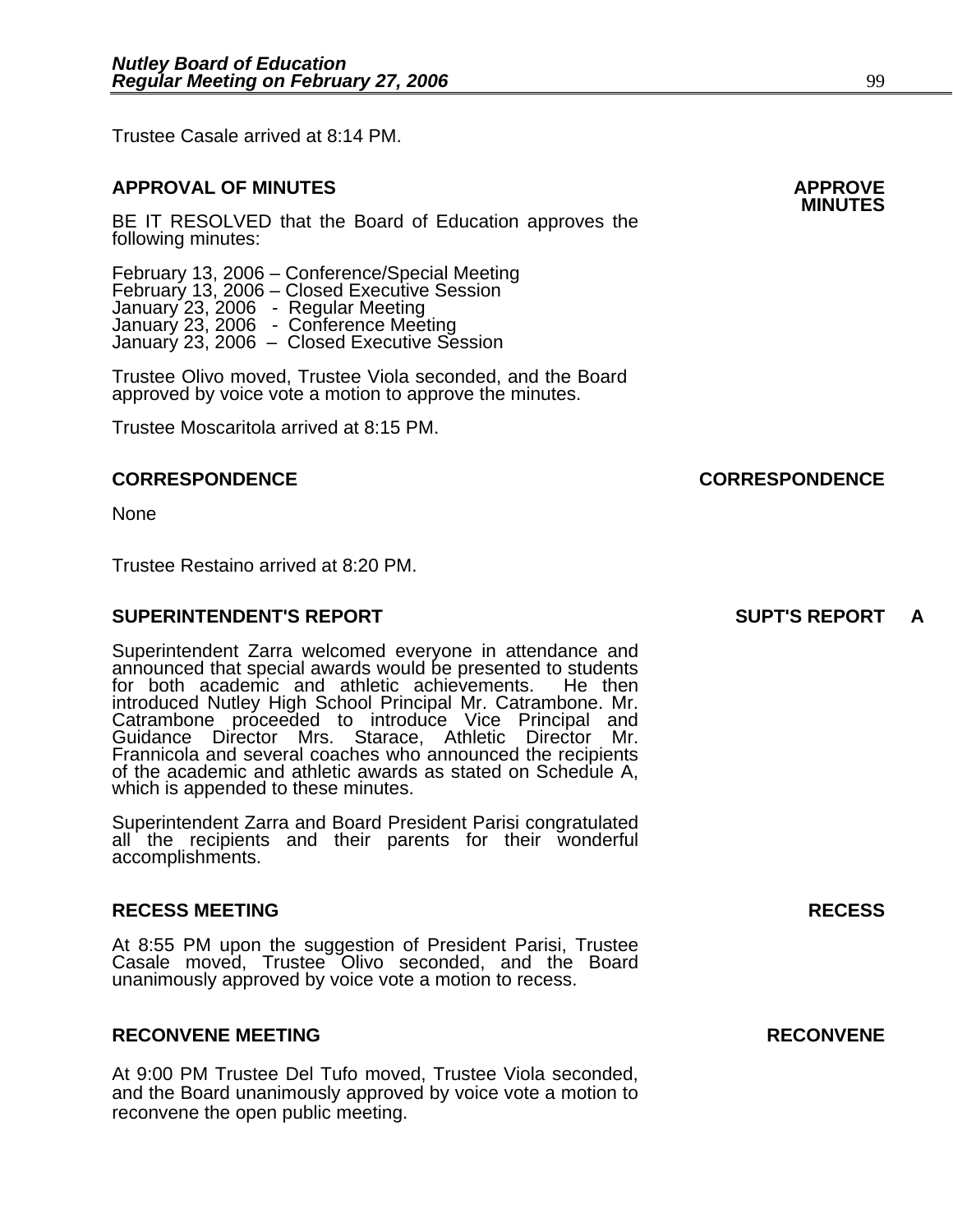Mr. Zarra finished presenting the Superintendent's Report, dated February 27, 2006, Schedule A, which is appended to the minutes of this meeting, and summarized its contents.

#### **BOARD SECRETARY'S REPORT**

Acting Board Secretary DeVita presented the Board Secretary's resolutions 1 – 14 listed on the agenda and three addendum items.

#### **COMMITTEE REPORTS REPORTS**

- Ms. Ryder  **Student Representative**
- Trustee Restaino Construction Committee
- Trustee Del Tufo Negotiations Committee Facilities Committee Oval Committee

### **HEARING OF CITIZENS (Resolutions Only) HEARING OF CITIZENS**

Resident Terry Quirk had a question on Board Secretary's Resolution 7 – Placement of Out-of-District Special Education Students.

Superintendent Zarra responded to her question.

#### **SUPERINTENDENT'S RESOLUTIONS SUPT'S**

Trustee Del Tufo moved, Trustee Viola seconded, a motion that the Board approves the Superintendent's Resolutions numbers 1 through 15 as listed below.

The following 15 resolutions recommended by the Superintendent were unanimously approved by roll call vote with the following exceptions:

1. Trustee Olivo abstained on Resolution 12 – Extra Compensation.

#### 1. RETIREMENTS **RETIREMENTS**

BE IT RESOLVED that the Board of Education approves the acceptance of the retirement of the following personnel, effective July 1, 2006:

**RESOLUTIONS** 

**BOARD SECRETARY'S** 

**COMMITTEE**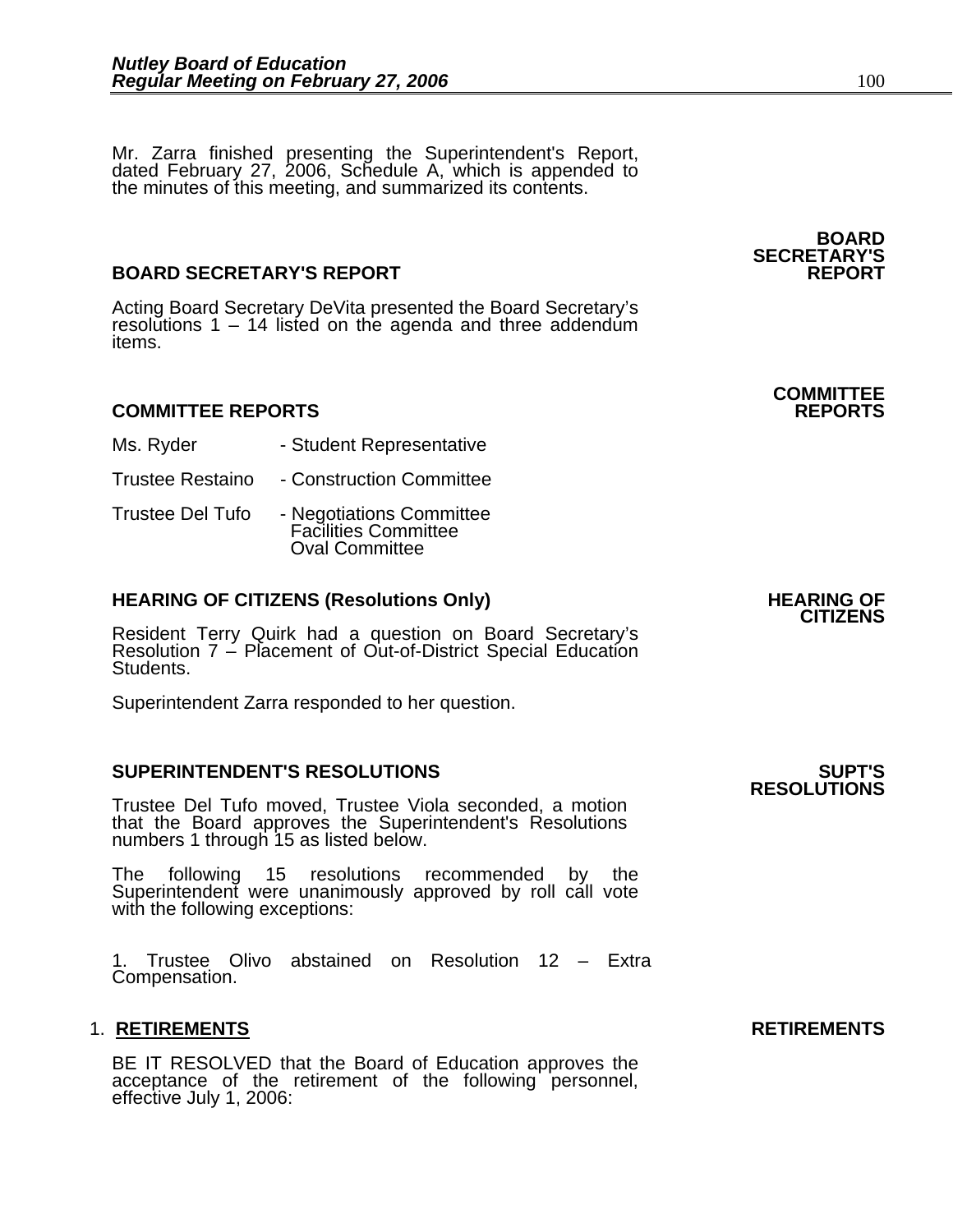Carl A. Ohlson -High School Teacher<br>Suzanne Peters -Secretary to Athletic I Andrew Retz, Jr. - -High School Teacher<br>Louis R. SanGiovanni - -High School Teacher Louis R. SanGiovanni - High School Teacher<br>Elizabeth A. Stolfi - - High School Teacher

Elinor Alboum -High School Teacher<br>Angelo Frannicola --AthleticDir./Phys.Ed.&Health Chair.<br>Judith V. Hardin --Middle School Teacher<br>Barbara Hirsch --Director of Special Services Barbara Hirsch **-Director of Special Services** Lawrence W. Jinks -High School Teacher Thomas E. McCrohan -High School Teacher Lawrence W. Jinks<br>
Thomas E. McCrohan -High School Teacher<br>
Anita McDonald -Elementary School Teacher<br>
Carl A. Ohlson -High School Teacher Suzanne Peters -Secretary to Athletic Director Elizabeth A. Stolfi **-High School Teacher** Rosemary T. Vivinetto -High School Teacher

#### 2. RESIGNATION - Teacher

BE IT RESOLVED that the Board of Education approves the acceptance of the resignation of Mrs. Cheryl Rowe, High School English Teacher, effective July 1, 2006.

#### 3. **RESIGNATIONS – Athletics**

BE IT RESOLVED that the Board of Education approves the resignation of the following coaches:

| Michael Fetherman | -Head Volleyball Coach    |              |
|-------------------|---------------------------|--------------|
| Michael Higgins   | -Assistant Baseball Coach |              |
|                   |                           | <b>AMEND</b> |

### 4. AMEND APPROVAL OF STIPEND - Buildings and Grounds Personnel

BE IT RESOLVED that the Board of Education approves the amending of the resolution, approved at the November 21, 2005 Board Meeting, of Frank Marando to reflect a change in<br>the effective date for the Black Seal License to November 1, 2005.

#### 5. **AMEND APPROVAL OF STIPEND - Buildings and Grounds Personnel**

BE IT RESOLVED that the Board of Education approves the amending of the resolution, approved at the December 19, 2005 Board Meeting, of Nicholas Moccio to reflect a change in the effective date for the Black Seal License to November 1, 2005.

#### 6. LEAVE OF ABSENCE - Teacher

BE IT RESOLVED that the Board of Education approves an extension of a childrearing leave of absence for Mrs. Lisa Cassilli for the 2005-06 school year with the provision that she

### **RESIGNATION**

**RESIGNATIONS ATHLETICS** 

**STIPEND** 

**AMEND STIPEND** 

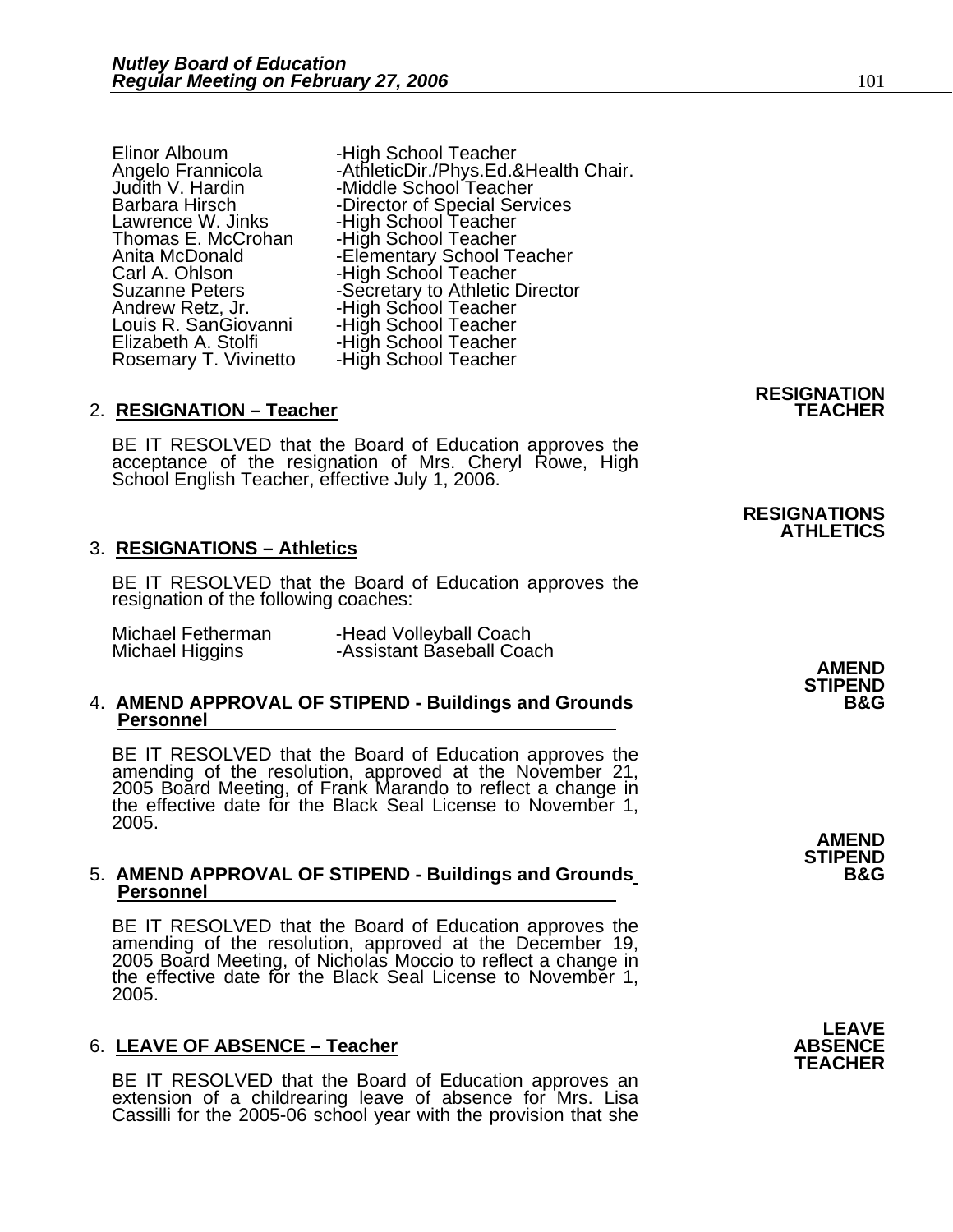| <b>Regular Meeting on February 27, 2006</b>                                                                                                                                                                                                                                      | 102                                                |   |
|----------------------------------------------------------------------------------------------------------------------------------------------------------------------------------------------------------------------------------------------------------------------------------|----------------------------------------------------|---|
| notify the Superintendent of Schools of further teaching<br>intentions no later than April 1, 2006.                                                                                                                                                                              |                                                    |   |
| 7. APPOINTMENTS - Teacher Substitutes                                                                                                                                                                                                                                            | <b>APPOINT</b><br><b>TEACHER SUB</b>               | B |
| BE IT RESOLVED that the Board of Education approves the<br>appointments of the teacher substitutes listed on the attached<br>Schedule B for the 2005-06 school year.                                                                                                             |                                                    |   |
| 8. APPOINTMENTS - Athletics                                                                                                                                                                                                                                                      | <b>APPOINT</b><br><b>ATHLETICS</b>                 | C |
| BE IT RESOLVED that the Board of Education approves the<br>Spring athletic appointments listed on the attached Schedule C<br>for the 2005-06 school year on the salary guide at the classification and step as indicated in accordance with the<br>2005-06 coaches salary guide. |                                                    |   |
| 9. APPOINTMENTS - Volunteer Coach                                                                                                                                                                                                                                                | <b>APPOINT</b><br><b>VOLUNTEER</b>                 |   |
| BE IT RESOLVED that the Board of Education approves the<br>appointments for the personnel listed below for the 2005-06<br>school year:                                                                                                                                           | <b>COACH</b>                                       |   |
| Kent Bania<br>-Volunteer Lacrosse Coach<br>Michael Higgins<br>-Volunteer Baseball Coach                                                                                                                                                                                          |                                                    |   |
| 10. APPOINTMENT – Substitute Bus Driver                                                                                                                                                                                                                                          | <b>APPOINT</b><br><b>SUB. BUS</b><br><b>DRIVER</b> |   |
| BE IT RESOLVED That the Board of Education approves the<br>appointment of Norma Gaguancela as a substitute bus driver<br>for the 2005-2006 school year.                                                                                                                          |                                                    |   |
| 11. APPROVAL OF STIPEND - Buildings and Grounds                                                                                                                                                                                                                                  | <b>AMEND</b><br><b>STIPEND B&amp;G</b>             |   |
| <b>Personnel</b><br>BE IT RESOLVED that the Board of Education approves the<br>Black Seal License stipend of \$500, prorated, for Frank<br>Fochesato effective February 1, 2006 in accordance with the<br>2004-07 Buildings and Grounds Employees Salary Guide.                  |                                                    |   |
| <b>12. EXTRA COMPENSATION</b>                                                                                                                                                                                                                                                    | <b>EXTRA</b><br><b>COMP</b>                        |   |
| BE IT RESOLVED that the Board of Education approves the<br>following personnel be paid extra compensation in the amounts<br>indicated for services rendered:                                                                                                                     |                                                    |   |
| <b>PAYMENT FOR HEALTH DYNAMICS CLASSES -</b><br>Month of January, 2006                                                                                                                                                                                                           |                                                    |   |
| <b>Rose Cioffi</b><br>\$250.00                                                                                                                                                                                                                                                   |                                                    |   |
|                                                                                                                                                                                                                                                                                  |                                                    |   |

*Nutley Board of Education*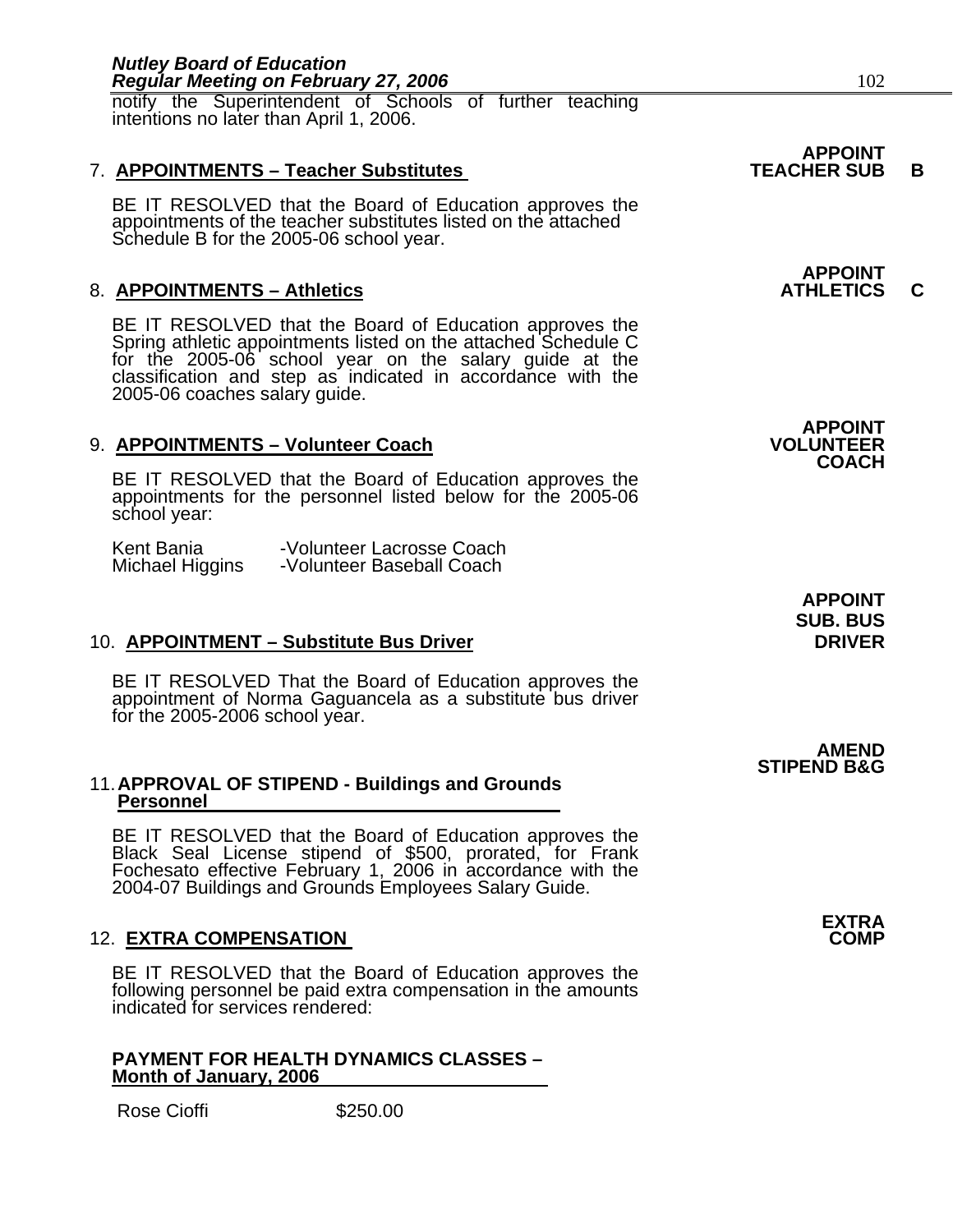#### **PAYMENT FOR ZERO PERIOD – S.R.A. CLASSES – Month of January, 2006**

| Leann Martin   | \$462.00 |
|----------------|----------|
| David Sorensen | 462.00   |

#### **PAYMENT FOR FILMING BOE MEETINGS– December 19, 2005 and January 23, 2006**

| David Atlic     | \$26.25 |
|-----------------|---------|
| Michelle Wlosek | 30.00   |

#### **PAYMENT FOR MATHCOUNTS COMPETITION – NJIT – February 4, 2006**

Nancy Foglio  $$242.48$ 

#### **PAYMENT FOR HSPA WORKSHOP – January 22, 2006**

| Raymond Chapman | \$69.28 |
|-----------------|---------|
| Toby D'Ambola   | 104.80  |
| Susan Gesumaria | 69.28   |
| Leann Martin    | 69.28   |
| David Sorensen  | 69.28   |

#### **PAYMENT FOR PARA PROFESSIONALS WORKSHOP – February 1, 2006**

Lorraine Restel \$135.12

#### **PAYMENT FOR SUMMER 2005 STIPEND**

Sharon Romaglia \$300.00

#### **PAYMENT FOR ATTENDANCE AT A CUSTODIAL SAFETY COMMITTEE MEETING – February 15, 2006**

| <b>Allan Heinis</b>          | \$30.00 |
|------------------------------|---------|
| <b>Steven Farese</b>         | 30.00   |
| Lawrence T. Koster           | 30.00   |
| <b>Christopher Weinstein</b> | 30.00   |

#### **PAYMENT FOR FAMILY MATH PROGRAM – January 3 to February 7, 2006**

| Jeannette Andreula       | \$540.48 |
|--------------------------|----------|
| <b>Dolores Contreras</b> | 540.48   |
| Carla Cullari            | 270.24   |
| Jainine Gambaro          | 540.48   |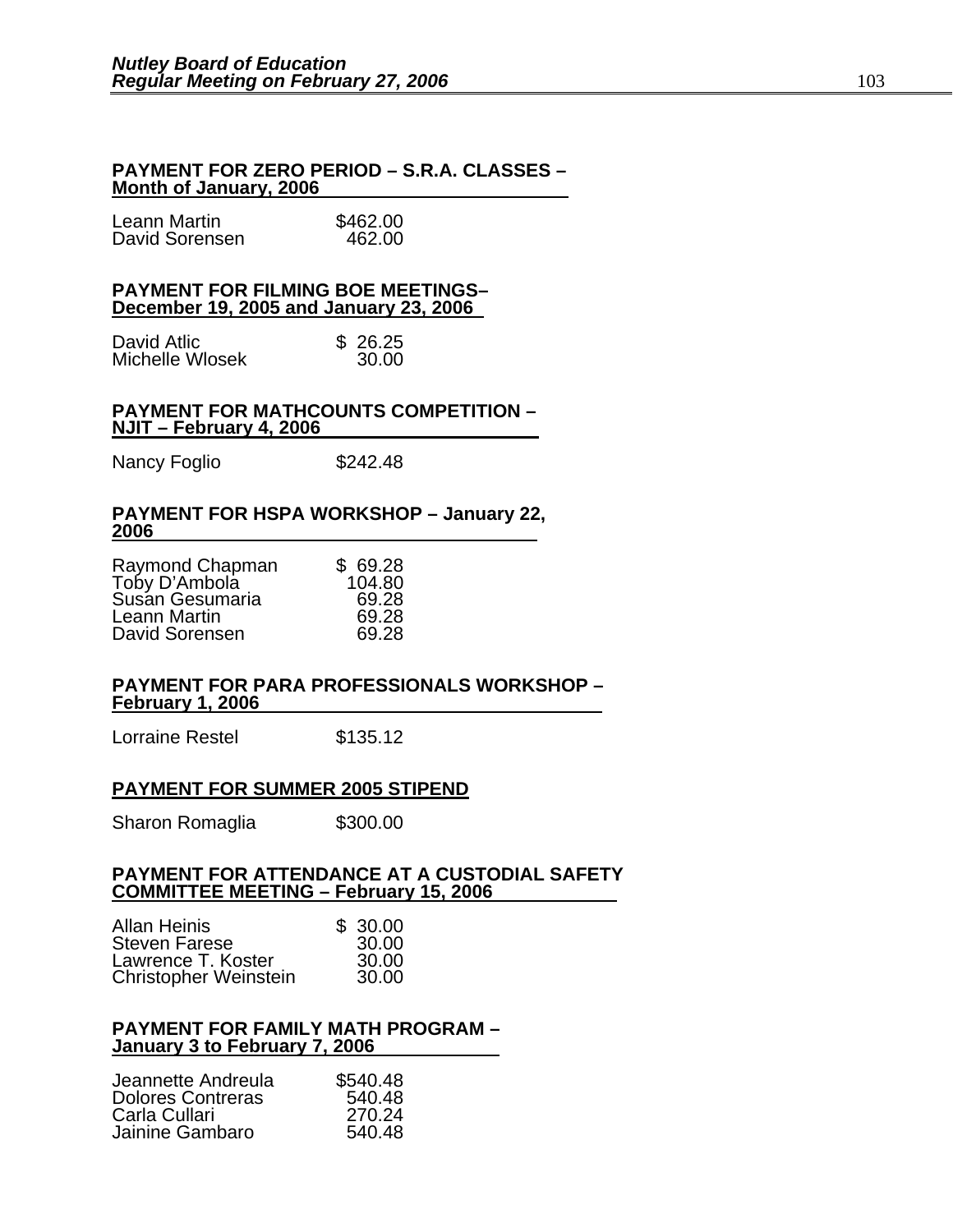| Doreen Holland      | 540.48 |
|---------------------|--------|
| <b>Sheryl Holly</b> | 540.48 |

|                                    | 270.24 |
|------------------------------------|--------|
| Courtney Jousset<br>Marcy McKenzie | 540.48 |
| Lorraine Rubinstein                | 540.48 |
| Rebecca Olivo                      | 540.48 |
| Kevin Smyth                        | 540.48 |

#### **PAYMENT FOR G.A.T.E. Committee – January 12, 2006**

| <b>Dolores Contreras</b> | \$51.96 |
|--------------------------|---------|
| <b>Jolinda Griwert</b>   | 51.96   |
| Suzanne Hagert           | 51.96   |
| Claire Menza             | 51.96   |
| Rebecca Olivo            | 51.96   |
| Lisa Rossi               | 51.96   |

#### **CENTRAL DETENTION COVERAGE – January, 2006**

#### **High School**

| Lori Ferrara       | \$112.62 |
|--------------------|----------|
| AnneMarie Kowalski | 168.93   |
| Joseph Simko       | 337.86   |
| Lisa Vallo         | 93.85    |

### **Franklin School**

| Jennifer Ambrose                | 75.08 |
|---------------------------------|-------|
| Joseph Cappello                 | 75.08 |
| Tracy Egan<br>Louis Manganiello | 75.08 |
|                                 | 75.08 |
| LuAnn Zullo                     | 75.08 |

#### **SATURDAY MORNING SUSPENSIONS – January, 2006**

### **High School**

| Lori Ferrara<br>AnneMarie Kowalski<br>Marcellino Marra(HS/FMS)<br><b>Eric Puzio</b><br>Lisa Vallo | \$235.35<br>78.45<br>313.80<br>78.45<br>235.35 |  |  |  |
|---------------------------------------------------------------------------------------------------|------------------------------------------------|--|--|--|
| <b>Franklin School</b>                                                                            |                                                |  |  |  |
| -lannifar Amhrosa                                                                                 | 156.QN                                         |  |  |  |

| Jennifer Ambrose | 156.90 |
|------------------|--------|
| Joseph Cappello  | 78.45  |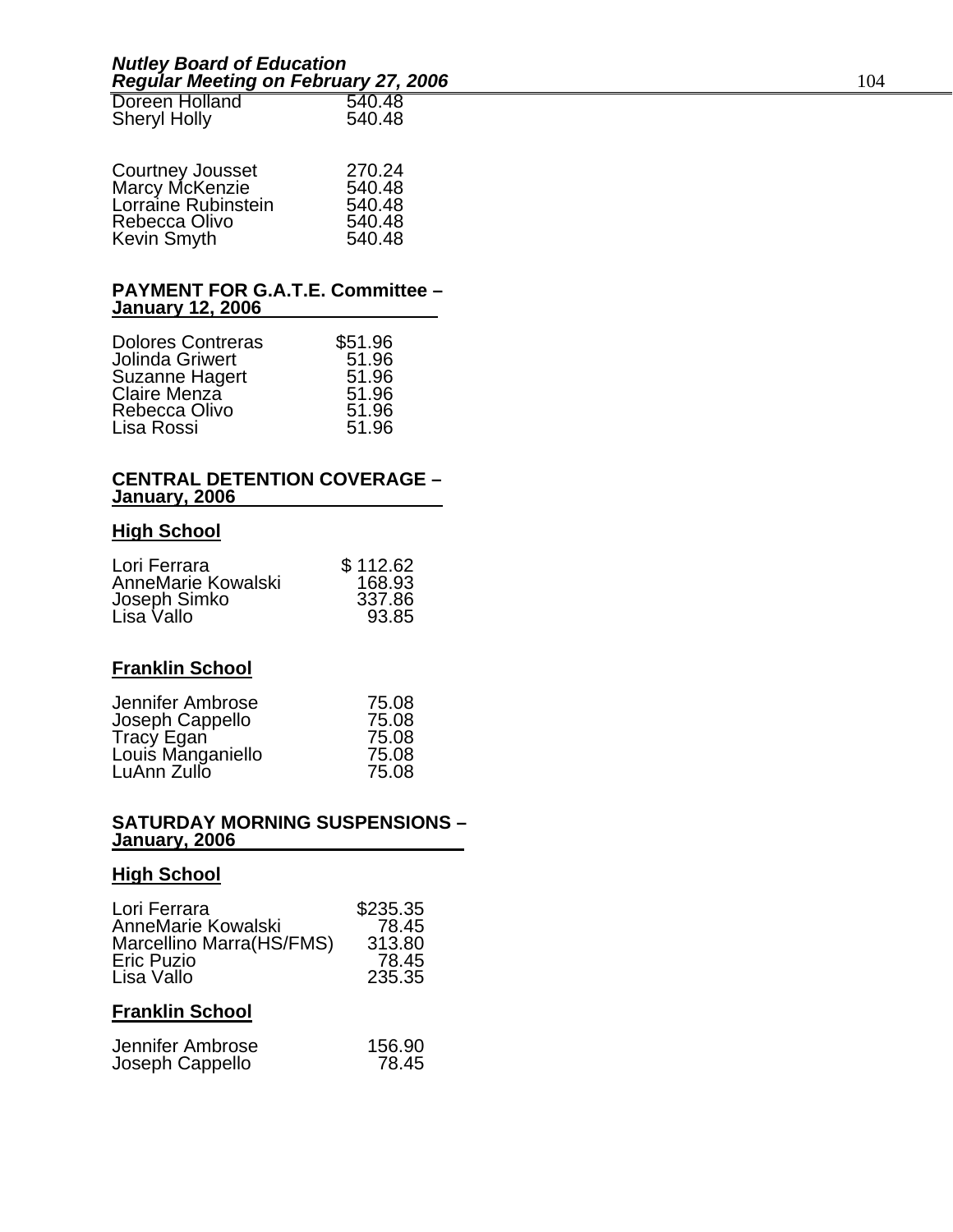#### 13. LONGEVITY PAY

BE IT RESOLVED that the Board of Education approves the following longevity payment:

Natalie Cameron -\$3,800(prorated)-Eff. March 1, 2006 (25 years) Philip Nicolette -\$2,000(prorated)-Eff. March 1, 2006 (15 years)

#### 14. **SPECIAL CLASS PLACEMENT – Educationally Disabled Student**

BE IT RESOLVED that the Board of Education authorizes the attendance of a student in out-of-district special education classes for the 2005-06 school year as follows:

| School                               | No. of | <b>Students Classification</b> | Effective<br>Date | Tuition             |
|--------------------------------------|--------|--------------------------------|-------------------|---------------------|
| <b>Calais School</b><br>Whippany, NJ | 1.     | <b>OHI</b>                     |                   | 2/13/06 \$14,940.00 |

#### 15. **CHANGE OF ASSIGNMENT – Buildings & Grounds Personnel**

BE IT RESOLVED that the Board of Education approves a change of assignment for the following personnel effective February 28, 2006:

| Name                 | From                             | ١o                                    |
|----------------------|----------------------------------|---------------------------------------|
| <b>Edward Miller</b> | Washington<br>Day Head Custodian | Yantacaw ½ Day<br>Spring Garden ½ Day |
| <b>Frank Smith</b>   | High School                      | <b>Franklin School</b>                |

#### **16. TERMINATION OF EMPLOYMENT**

Trustee Viola moved, and Trustee Olivo seconded, the following resolution. Upon being put to a roll call vote the resolution was approved.

BE IT RESOLVED that the NJ State Department of Education/Board of Examiners has revoked certifications(s) held by Lawrence Tuorto as of December 8, 2005.

BE IT FURTHER RESOLVED that upon the recommendation of the Superintendent, the employment of Lawrence Tuorto be terminated as of February 28, 2006.

## **TERMINATION OF**

# **LONGEVITY**

#### **SPECIAL CLASS PLACEMENT**

#### **CHANGE OF ASSIGNMENT**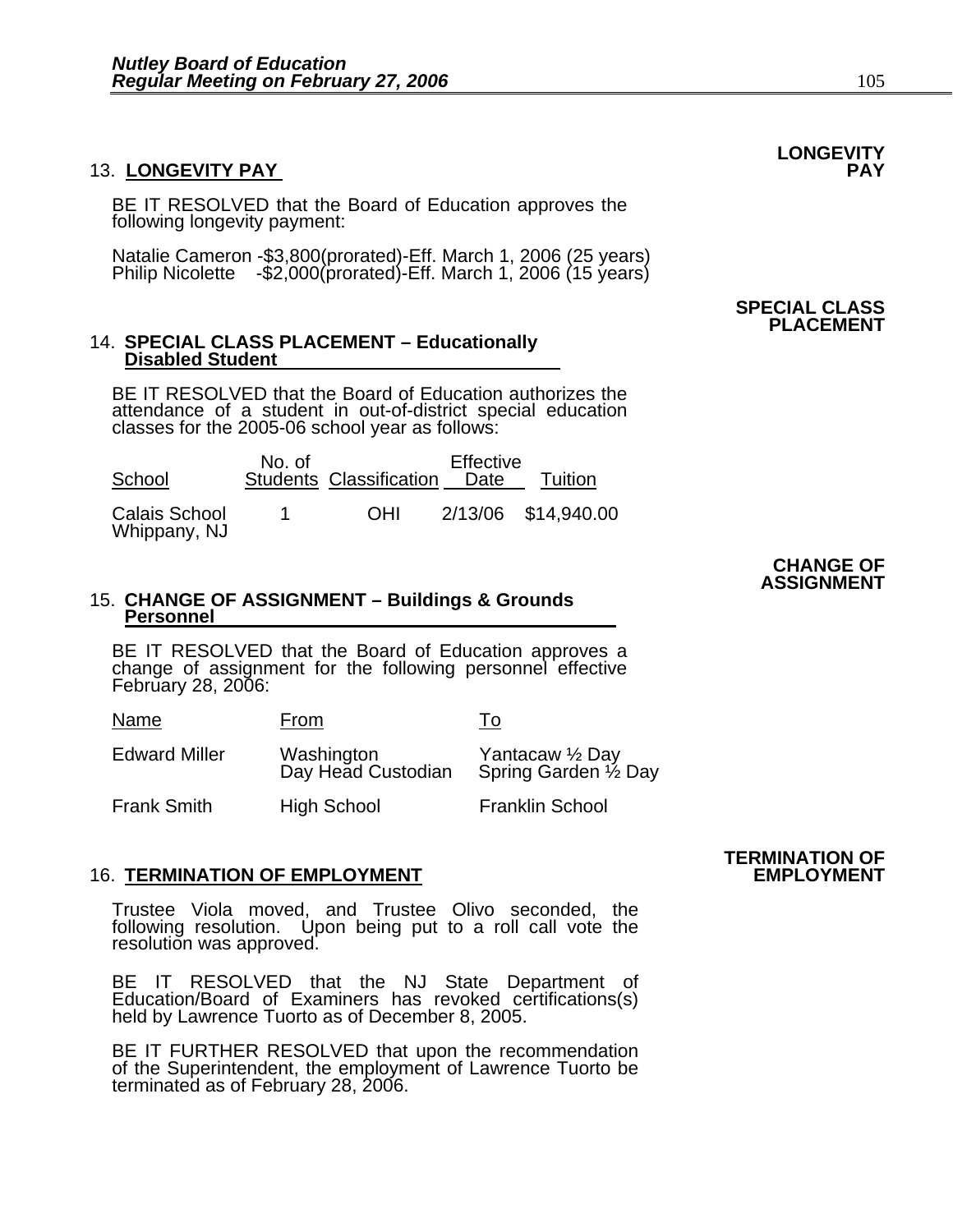#### **17. APPOINTMENT - Athletic**

Trustee Restaino moved, and Trustee Olivo seconded, the following resolution. Upon being put to a roll call vote the resolution was approved.

BE IT RESOLVED that the Board of Education approves the appointment of Vincent Bevacqua as Assistant Lacrosse Coach for the 2005/2006 school year, at the salary of \$4,505 Step 3, in accordance with the 2005/2006 Athletic Salary Guide.

#### 18. APPOINTMENT - Volunteer Coach

Trustee Moscaritola moved, and Trustee Olivo seconded, the following resolution. Upon being put to a roll call vote the resolution was approved.

BE IT RESOLVED that the Board of Education approves the appointment of Joseph Marinello for the position of Volunteer Baseball Coach for the 2005/2006 school year.

#### 19. **APPOINTMENT – BOE Extended Day Program**

Trustee Viola moved, and Trustee Olivo seconded, the following resolution. Upon being put to a roll call vote the resolution was approved.

BE IT RESOLVED that the Board of Education approves the appointment of the School Age Extended Day Program employee listed below for the 2005/2006 school year at the salary indicated:

| Substitute Child Care Instructor (p/t) | <b>Hourly Rate</b> |
|----------------------------------------|--------------------|
| Larissa Milunaitis                     | \$24.50            |

#### 20. **APPROVAL OF CALENDARS – 2006/2007 School Year**

Trustee Casale moved, and Trustee Moscaritola seconded, the following resolution. Upon being put to a roll call vote the resolution was approved.

BE IT RESOLVED that the Board of Education approves the adoption of the following attached calendars for the 2006/2007 school year:

School Calendar Schedule D Calendar for Twelve-Month Employees

## **APPOINT**

### **APPOINT<br>VOL. COACH**

#### **APPOINT EXTENDED DAY**

**APPROVE D CALENDARS E**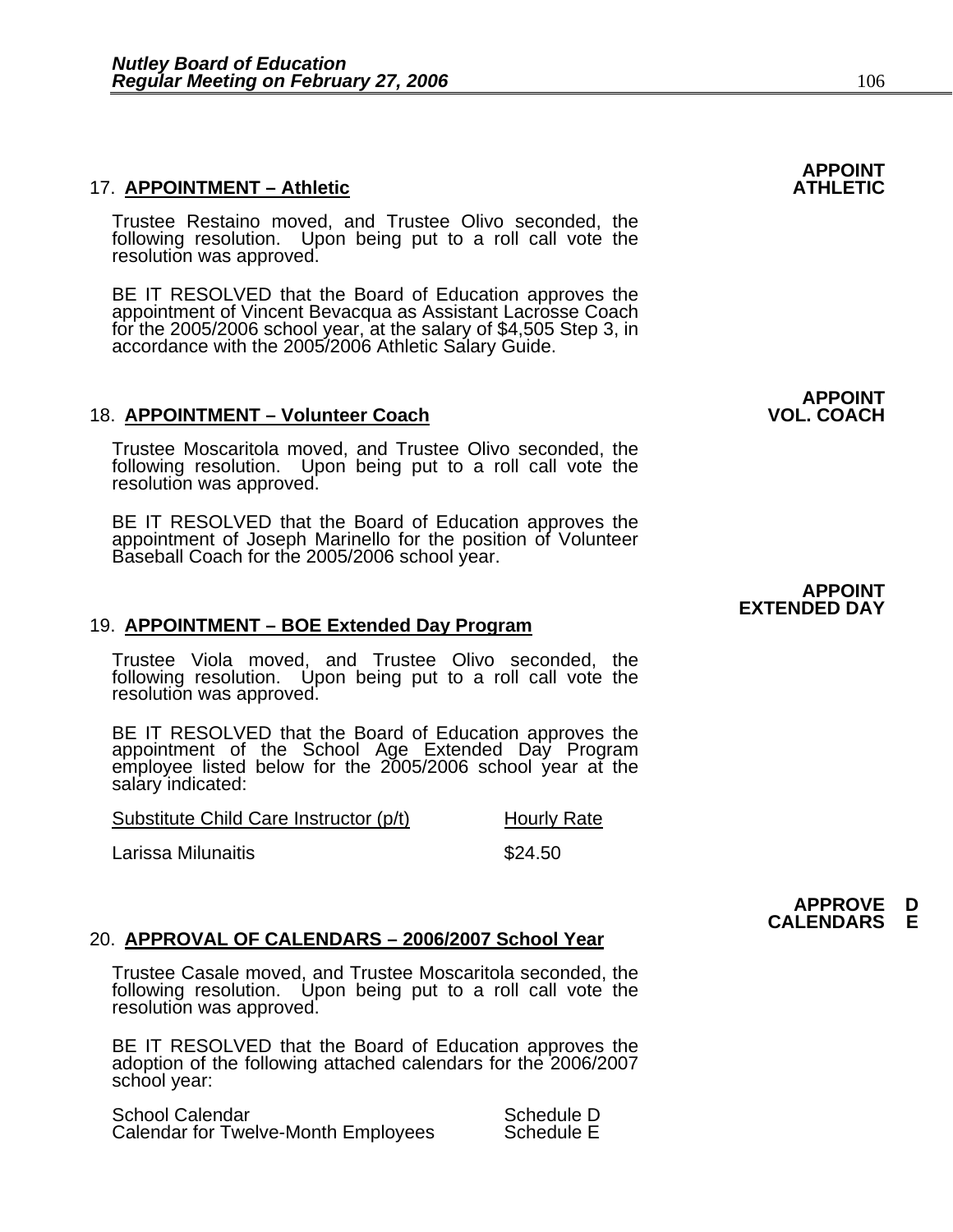### **BUSINESS ADMINISTRATOR/** *BUSINESS ADMINISTRATOR/* **BOARD SECRETARY'S RESOLUTIONS** RESOLUTIONS

Trustee Reilly moved, and Trustee Viola seconded, a motion that the Board approves the Business Administrator/Board Secretary's Resolutions numbers 1 through 14 as listed below.

#### 1. **SECRETARY & TREASURER'S REPORT REPORTS B**

BE IT RESOLVED that the Board of Education approves the acknowledgement and acceptance of the reports of the Board Secretary (Appendix A) and Treasurer of School Monies (Appendix B) for the period of January 31, 2006.

#### 2. **CERTIFICATION OF MAJOR ACCOUNT FUND STATUS**

BE IT RESOLVED that pursuant to NJAC 6A:23-2.11(c) 4, the<br>Nutley Board of Education certifies that as of January 31, 2006,<br>after review of the Secretary's monthly financial report<br>(Appropriations section) and upon consulta meet the district's financial obligations for the remainder of the fiscal year. (Major funds are General Fund, Capital Projects and Debt Service.)

3. BILLS AND MANDATORY PAYMENTS<br>
BE IT RESOLVED that the Board of Education approves the **PAYMENTS** payment of bills and mandatory payments dated February 27, 2006 in the total amount of \$6,056,486.79 (Appendix C).

### 4. **REQUESTS FOR USE OF SCHOOL BUILDINGS AND USE OF BUILDINGS D**

BE IT RESOLVED that the Board of Education approves the requests for the use of school buildings and grounds (Appendix D), that conform to the rules and regulations set by the Board of Education.

### 5. **TRANSFER SCHEDULE TRANSFER E SCHEDULE**

BE IT RESOLVED that the Board of Education approves, in compliance with NJAC 6A:23-2.11(c)3ii, and NJSA 18A:22-8-1, the transfers in the 2005-06 budget dated January 31, 2006 in the amount of \$474,800.00 as appended (Appen

**BA/BOARD** 

# **SECY. & TREAS. A**

### **CERTIFICATION<br>MAJOR ACCOUNT FUND STATUS**

**BILLS &** 

### **GROUNDS AND GROUNDS**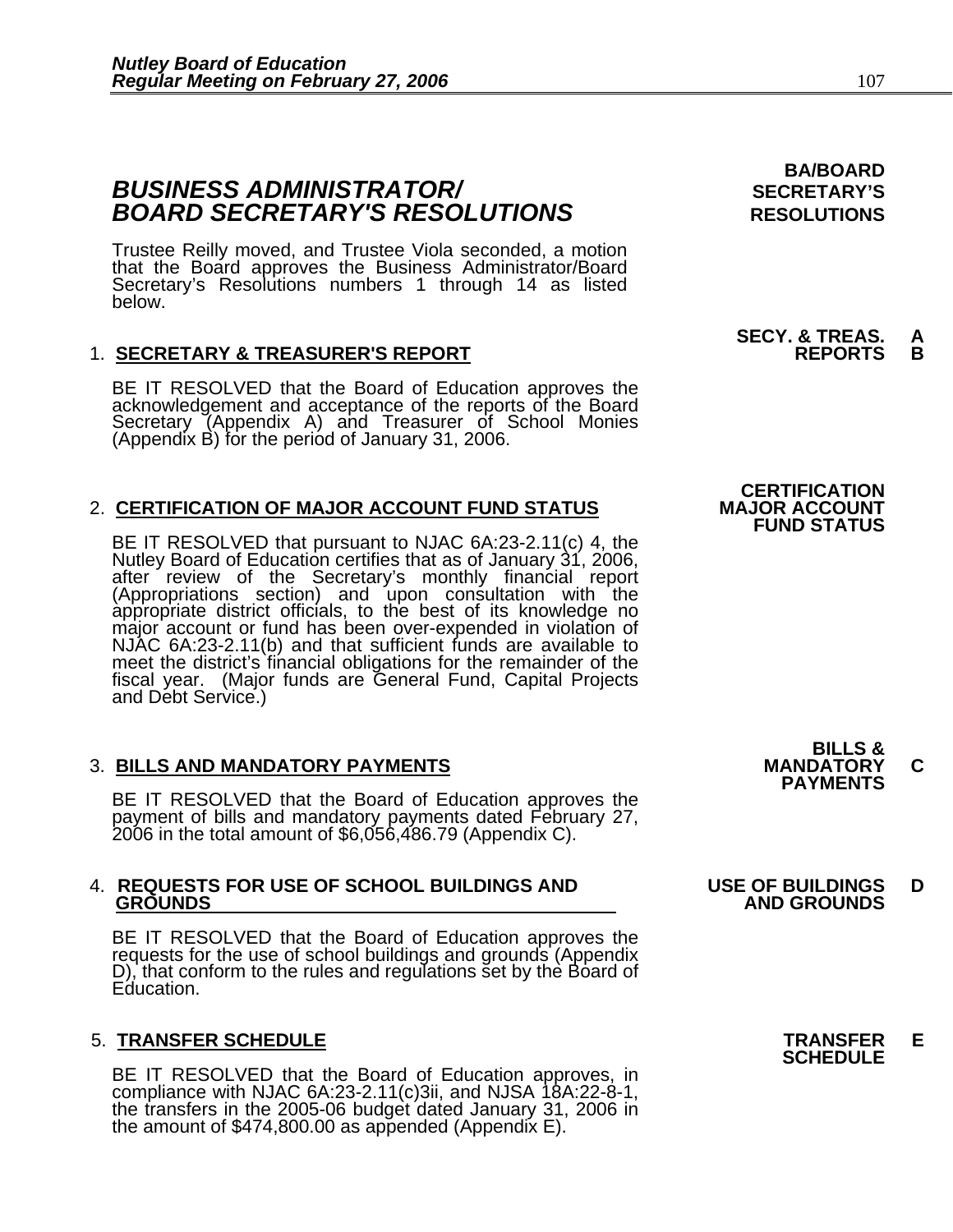## 6. **APPROVAL OF CUSTODIAL SHIFT FOR FRANKLIN MIDDLE SCHOOL ADDITIONS AND ALTERATIONS PROJECT**

BE IT RESOLVED that the Board of Education approves a 9:30 PM to 6:00 AM custodial shift for the Franklin Middle School Additions and Alterations Project from February 13, 2006 to June 23, 2006.

#### **7. PLACEMENT OF OUT-OF-DISTRICT SPECIAL EDUCATION STUDENTS**

BE IT RESOLVED that the Board of Education continues the approval of the placement of out-of-district special education students from the following districts in the following classifications for the 2005-06 school year:

| <b>District</b>    |   | <b>Students Classification School</b> |                                                   |
|--------------------|---|---------------------------------------|---------------------------------------------------|
| <b>East Newark</b> | 1 | <b>MDM</b>                            | High School<br>SLD Program                        |
| Irvington          | 1 | COM                                   | <b>Franklin School</b><br><b>Resource Program</b> |
|                    | 1 | <b>MDM</b>                            | Lincoln School<br><b>SLD Program</b>              |
| Orange             | 1 | SLD                                   | <b>Franklin School</b><br><b>SLD Program</b>      |

### **8. TRANSPORTATION AGREEMENTS**

BE IT RESOLVED that the Nutley Board of Education approves<br>the Board Secretary to be authorized to enter into transportation agreements with contractors, other school districts or the Essex County Educational Services Commission for the transportation of Special Education students for the 2006-07 school year, and

BE IT FURTHER RESOLVED that any such agreements be presented for ratification at the next succeeding meeting of the Board of Education.

### 9. **NO CHILD LEFT BEHIND (NCLB) AMENDMENT APPLICATION**

BE IT RESOLVED that the Board of Education approves the amendment application for the fiscal year 2006 No Child Left Behind Grant.

## **TRANSPORTATION**

#### **APPROVE FMS CUSTODIAL STAFF**

### **PLACEMENT OF OUT-OF-DISTRICT**

#### **NCLB AMEND APPLICATION**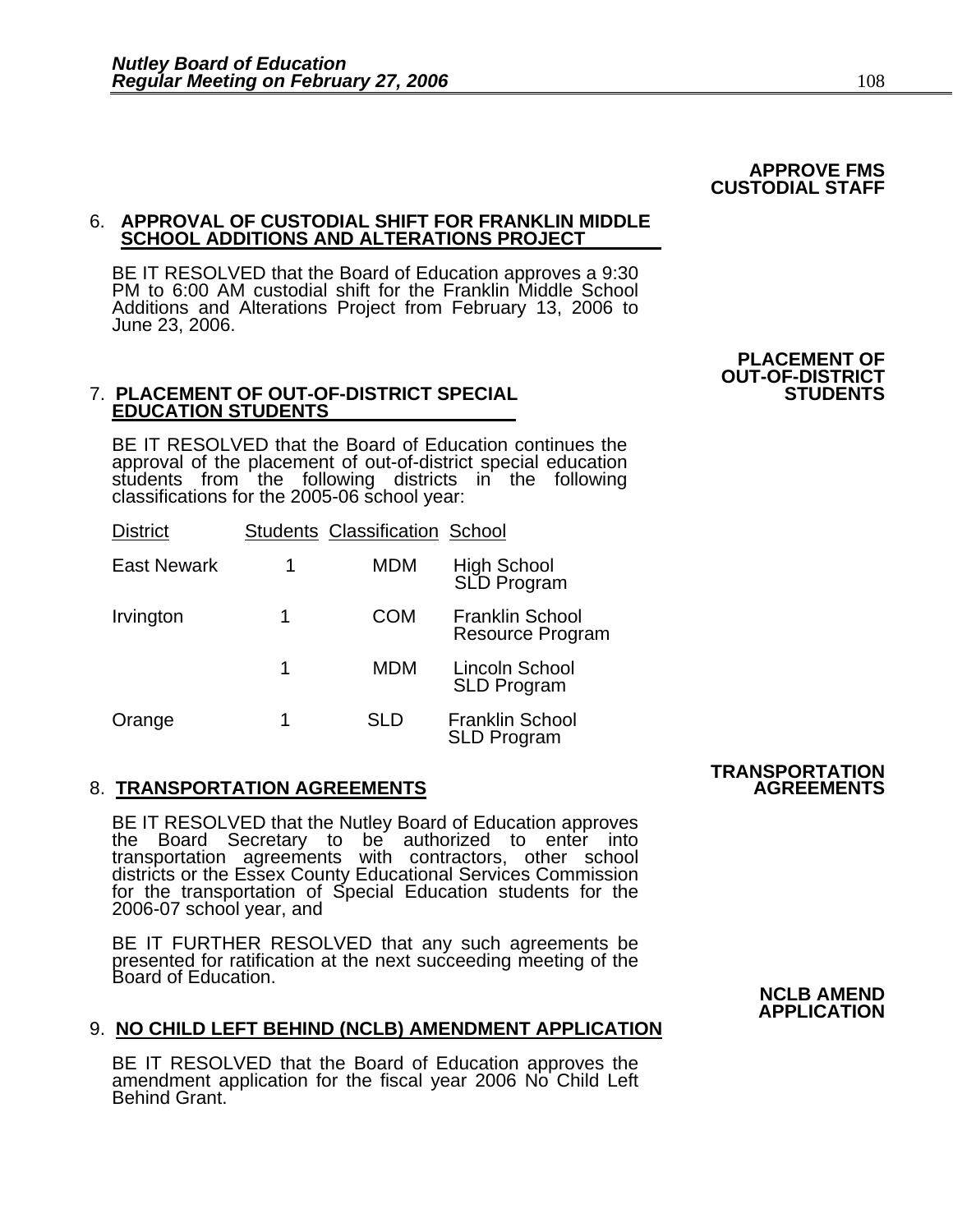## 10. **SUBMISSION OF SCHOOL DISTRICT LONG RANGE FACILITY PLAN FACILITY PLAN**

WHEREAS, every New Jersey school district must submit a Long Range Facility Plan to the Commissioner of Education every five years, specifically every year ending in "0" or "5", and

WHEREAS, regulations require that every board of education must approve the submission of this plan,

NOW THEREFORE BE IT RESOLVED, that the Nutley Board<br>of Education does hereby authorize the Superintendent and/or<br>the School Business Administrator/Board Secretary to submit<br>the Long Range Facility Plan for the Nutley Schoo the Commissioner of Education, and

BE IT FURTHER RESOLVED, that the Superintendent and/or the School Business Administrator/Board Secretary, in accordance with regulation, shall provide an advisory copy of this plan to the local planning board.

## **11. APPROVAL OF PARTIAL PAYMENT TO CHANREE CONSTRUCTION CO.**

BE IT RESOLVED that the Board of Education approves partial payment in the amount of \$170,569.00 to Chanree Construction Co. for the Franklin Middle School Additions and Alterations Project as per the recommendation of the Board's architect and construction manager.

#### 12. **APPROVAL OF PARTIAL PAYMENT TO A. PFLUGH, INC. A. PFLUGH, INC.**

BE IT RESOLVED that the Board of Education approves partial payment in the amount of \$116,228.44 to A. Pflugh, Inc. for the<br>Franklin Middle School Additions and Alterations Project as per<br>the recommendation of the Board's architect and construction manager.

13. **APPROVAL OF ACCESS AGREEMENT**<br>BE IT RESOLVED that the Board of Education approves the<br>Access Agreement between The Benevenga Siblings Limited<br>Partnership and the Nutley Board of Education, which is on file in the Business Office.

#### **14. OUTSTANDING CHECKS - GENERAL ACCOUNT**

BE IT RESOLVED that the Board of Education approves the accounting procedure of putting the amount of the following checks into revenue.

## **APPROVE PARTIAL PAY**

**APPROVE PARTIAL PAY** 

#### **APPROVE ACCESS AGREEMENT**

## **LONG RANGE**

**OUTSTANDING**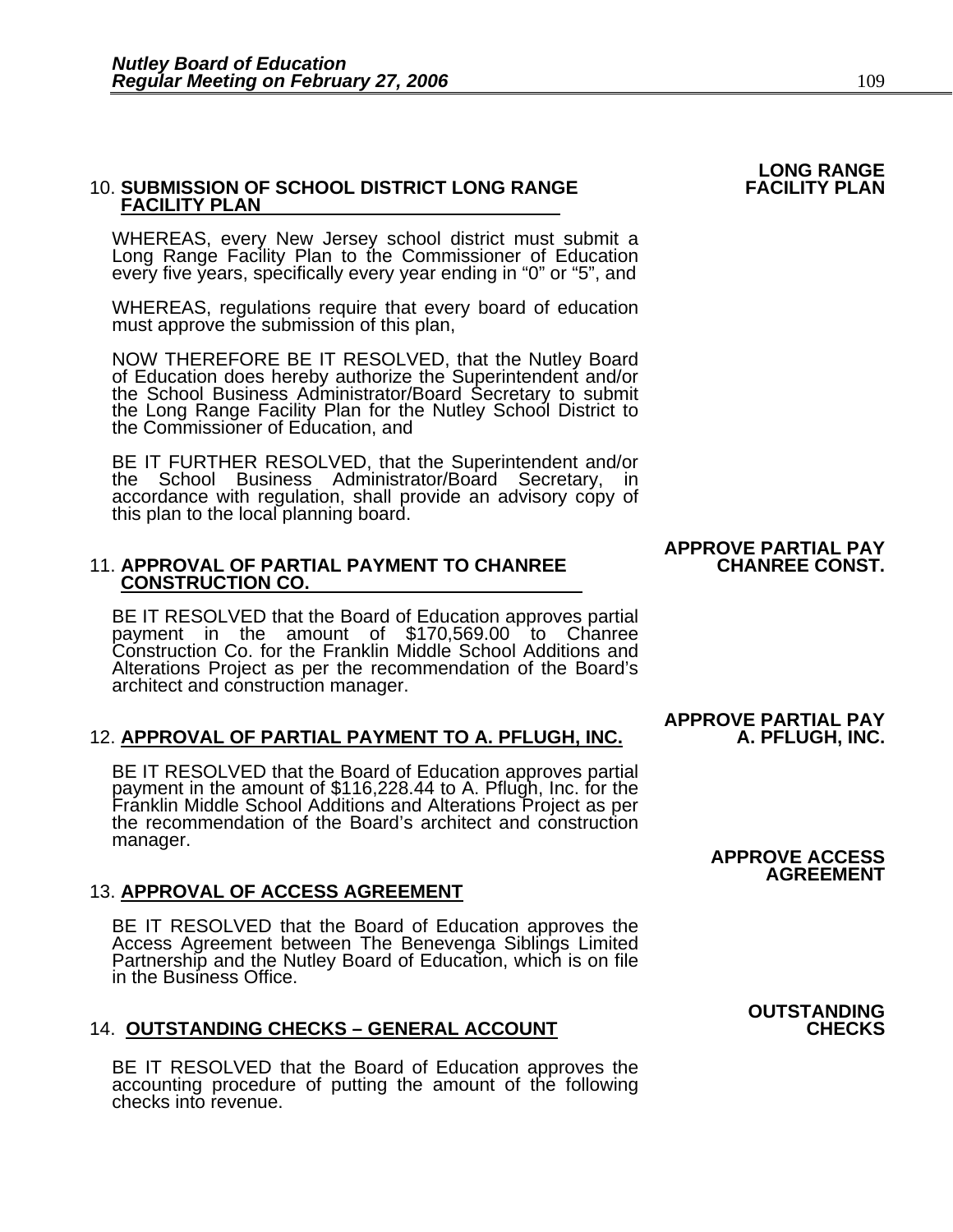| CHECK<br># | DATF | <i>NAME</i>                              | <i>AMOUNT</i> |
|------------|------|------------------------------------------|---------------|
|            |      |                                          |               |
| 063540     |      | 7/26/2004 Mallik, MD; Aparna             | 350.00<br>SS. |
| 064228     |      | 9/27/2004 Treasurer, State of New Jersey | 517.50<br>S.  |
| 065494     |      | 1/24/2005 William Paterson University    | \$<br>85.00   |
|            |      |                                          |               |
|            |      | TOTAL                                    | \$952.50      |

The checks have not been cashed in a reasonable amount of time so funds will be put back in our revenue account.

#### 15. **APPOINTMENT – HEAD CUSTODIAN**

Trustee Del Tufo moved, and Trustee Olivo seconded, the following resolution. Upon being put to a roll call vote the resolution was approved.

BE IT RESOLVED that the Board of Education appoints Douglas Franciose as Elementary Head Custodian, at the annual salary of \$51,580, prorated, Group 3 – Step 14, effective February 28, 2006 in accordance with the 2005-06 salary guide. **AMEND AMEND** 

 **AWARD OF CONTRACT FMS PROJECT** 

**APPOINT HEAD CUSTODIAN** 

## 16. **AMEND APPROVAL – AWARD OF CONTRACTS FOR FRANKLIN MIDDLE SCHOOL PROJECT**

Trustee Reily moved, and Trustee Del Tufo seconded, the following resolution. Upon being put to a roll call vote the resolution was approved.

BE IT RESOLVED that the Board of Education approves the amending of the resolution, approved at the November 21, 2005 Board Meeting, to reflect the following amount change:

#### **General Construction**

Chanree Construction Co., Inc. \$11,598,900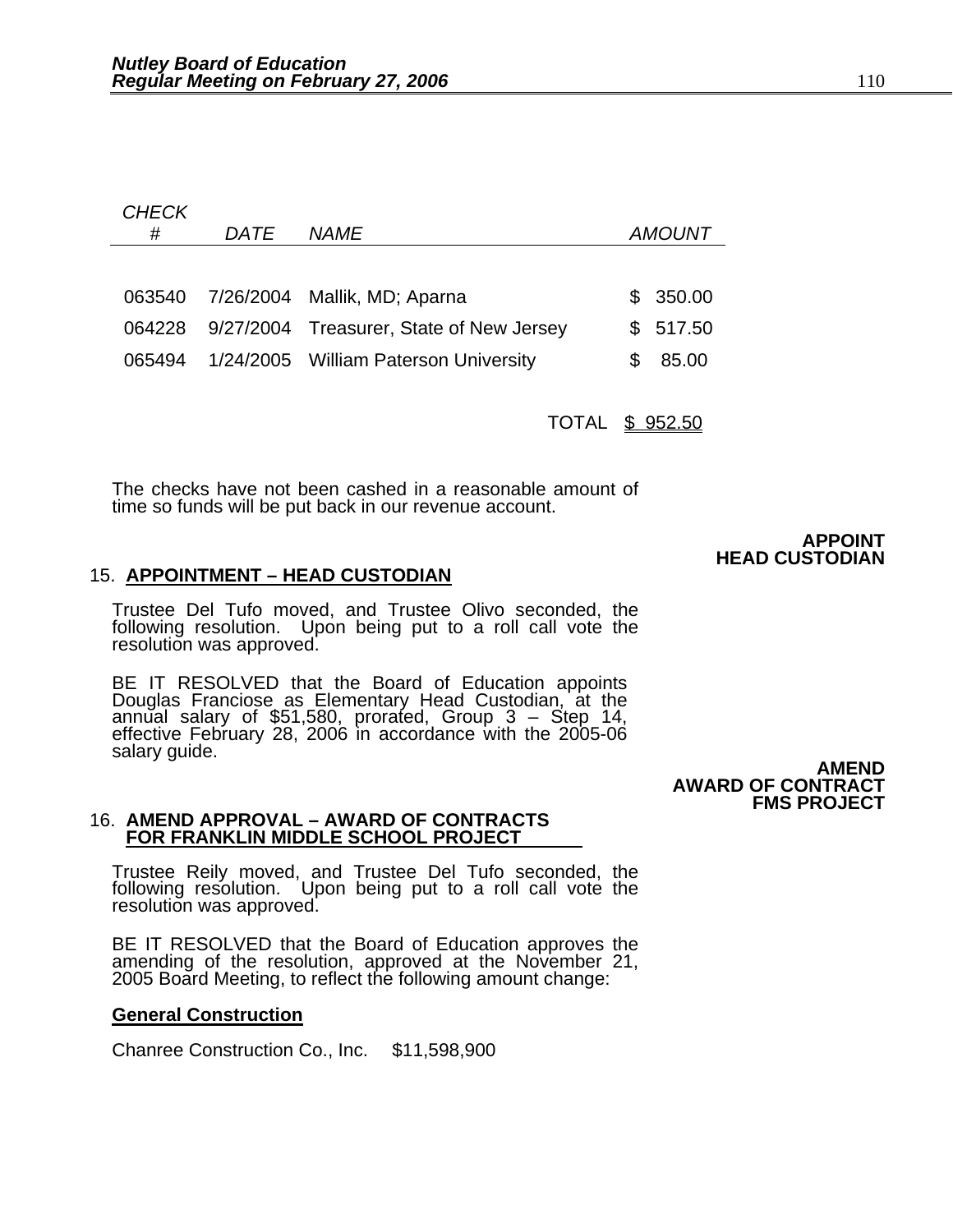## **17. APPROVAL OF PARTIAL PAYMENT TO SPARTA<br>STEEL CORPORATION**

Trustee Restaino moved, and Trustee Olivo seconded, the following resolution. Upon being put to a roll call vote the resolution was approved.

BE IT RESOLVED that the Board of Education approves partial payment in the amount of \$129,703.00 to Sparta Steel<br>Corporation for the Franklin Middle School Additions and Alterations Project as per the recommendation of the Board's architect and construction manager.

#### **HEARING OF CITIZENS CITIZENS**

Resident Terry Quirk questioned whether or not from now on the Board Meetings would now take place in the high school auditorium. She also spoke about an action kit available for teachers and the community which will educate children crossing streets without a crossing guard and on getting to school safely.

Resident Louis Pastena spoke about the extreme need for gang awareness for parents and teachers and what we can do as a community to come up with solutions for this growing problem.

After Hearing of Citizens there was a report given by Mark<br>Vidovich of Pomptonian on the status of the food service for the district.

#### **MOTION TO ADJOURN TO EXECUTIVE SESSION**

At 9:55 PM Trustee Reilly moved and Trustee Viola seconded the following resolution:

WHEREAS, the Board of Education will be discussing matters exempt from public discussion pursuant to N.J.S.A. 10:4-12,

NOW, THEREFORE, BE IT RESOLVED that the Board of Education recess to closed executive session at this time in the conference room to discuss personnel and legal matters, and

BE IT FURTHER RESOLVED that the results of the discussions will be made public by inclusion on the agenda of a subsequent meeting of the Board of Education or when the reasons for discussing such matters in closed session no longer exist.

The motion was unanimously approved by voice vote.

### **APPROVE PARTIAL PAY**

### **HEARING OF**

## **EXECUTIVE**